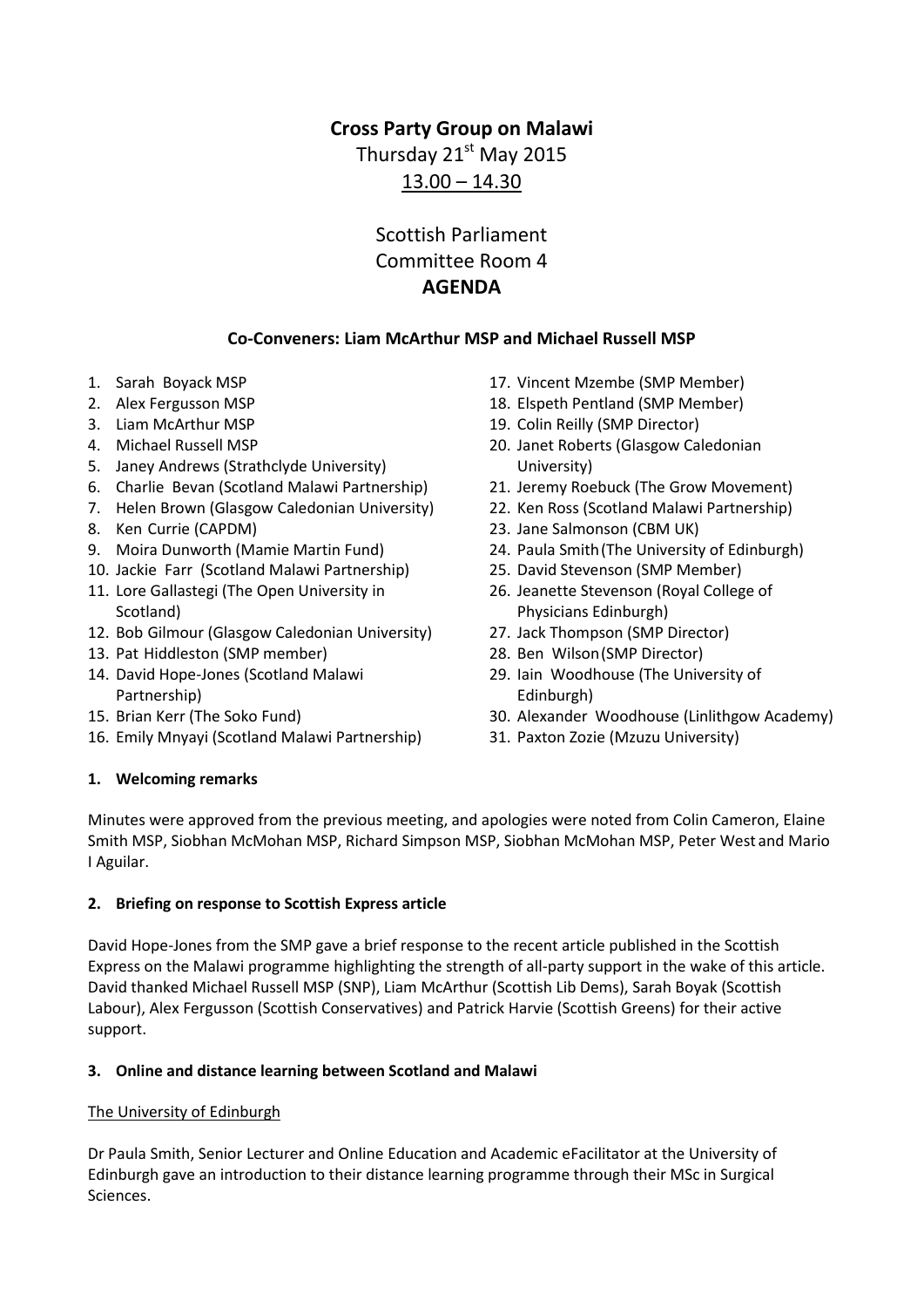Malawi has the world's lowest physician to patient ratio, with one surgeon per 1 million people (Quershi et al., 2013) and doctors who pursue further training overseas may fail to return, further contributing to the shortage in healthcare workers. By delivering core academic content online, the University of Edinburgh can augment in-the-workplace training without the need to remove doctors from their own country. Crucially, this results in minimal disruptive impact on surgical service delivery in Malawi during the period of further study.

Fifteen Malawian surgical trainees have been admitted to the MSc programme since 2010/11. The MSc in Surgical Sciences adds value to the healthcare professional training needs in Malawi and the Masters dissertation projects contribute to medical research outputs. Surgical trainee graduates subsequently play an important role in teaching some of the basic sciences to students on the BSc General Surgery for Clinical Officers (non-medically qualified) in Malawi.

## CAPDM Ltd

Ken Currie, Director of CAPDM shared their company's experience with distance learning. Ken called for all higher education content to be developed for distance learning from the outset and outlined the importance of having good repositories for online content.

#### Vincent Mzembe

Vincent Mzembe, representing the Association of Malawians in Scotland gave an overview of his research into distance learning in Malawi. He outlined some of the constraining factors, including the lack of available funds, challenges with the power supply, connectivity issues and a lack of capacity at the 12 national libraries. However, Vincent's research found that this is an important growth are in Malawian higher education, and an area in which further investment was merited.

#### University of Strathclyde

Dr Sue Ellis, Professor of Education, spoke about the Malawian PhD Students who are involved in a distance learning programme at Strathclyde University. Their experience proved the importance of strong communication channels for the successful management of such a programme and highlighted challenges using Skype for this purpose.

#### Mzuzu University

Paxton Zozie, Senior Lecturer from Mzuzu University gave an overview of their online distance learning programme. Mr Zozie is currently at Strathclyde as part of his PhD looking at *"integrating e-Learning technologies into conventional teaching and learning in the school and higher education system with scarce resources: a case study of Mzuzu University."*

Mzuzu University's academic focus is on 'development oriented' courses. The campus is in 'full use' throughout year with 3817 students enrolled in 2014/15 (2257 undergraduate (Face-to-Face), 1373 undergraduate (ODL) and 187 postgraduate (Face-to-Face)). The major challenges in the university are (i) Infrastructure; (ii) staff levels and training; (iii) operational funds and (iv) postgraduate research.

The university is increasingly having a strategic focus on Open and Distance Learning (ODL). In particular they are looking at establishing 4 satellite centres (funded by the World Bank), which will provide support services for ODL learners, including: Classrooms for teaching (including by video-conference), Practical classes in laboratory-based sciences, web-based and complementary learning materials, and access to supervisory support for self-study.